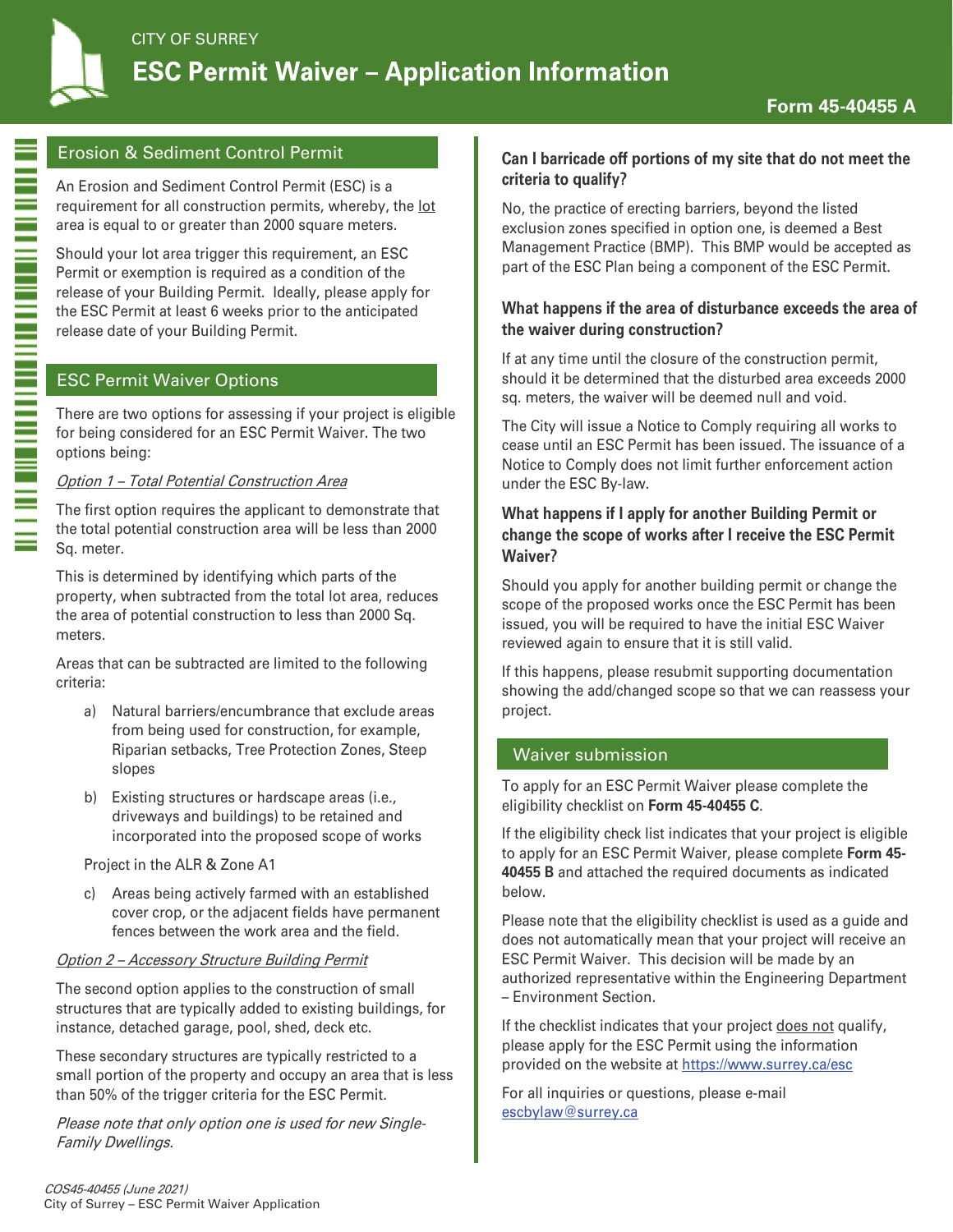

# **Form 45-40455 B**

| Site Information                                                                                                                                                                                                                        | <b>Application File Number:</b>                                                                                                                                                                                                                                                                                             |
|-----------------------------------------------------------------------------------------------------------------------------------------------------------------------------------------------------------------------------------------|-----------------------------------------------------------------------------------------------------------------------------------------------------------------------------------------------------------------------------------------------------------------------------------------------------------------------------|
| Lot Address:                                                                                                                                                                                                                            | $45 - - - - -$                                                                                                                                                                                                                                                                                                              |
|                                                                                                                                                                                                                                         |                                                                                                                                                                                                                                                                                                                             |
| List the applicable Building Permits and Tree Cutting                                                                                                                                                                                   | Do not complete - City of Surrey Office Use Only                                                                                                                                                                                                                                                                            |
| <b>Permit Numbers:</b>                                                                                                                                                                                                                  |                                                                                                                                                                                                                                                                                                                             |
|                                                                                                                                                                                                                                         | <b>Waiver Responsibilities</b>                                                                                                                                                                                                                                                                                              |
|                                                                                                                                                                                                                                         | I the Owner/Agent acknowledge that (Initial each box)                                                                                                                                                                                                                                                                       |
|                                                                                                                                                                                                                                         | It is my responsibility to ensure that the terms of<br>the ESC Waiver are honored for the duration of the<br>construction.                                                                                                                                                                                                  |
| Please note that the ESC Waiver will only apply to<br>the above listed permits. If you apply for<br>additional permits once an ESC Waiver has been<br>issued, the waiver will need to be reviewed again<br>to ensure it is still valid. | Should the information provided as part of this<br>waiver application change, it is my responsibility to<br>contact the Engineering Department - Environment<br>Section to notify them of the changes.                                                                                                                      |
| <b>Applicant Information</b>                                                                                                                                                                                                            | An ESC Permit waiver does not dissolve my<br>obligations to comply with the other requirements<br>of the Erosion and Sediment Control By-law.                                                                                                                                                                               |
| Owner Name(s):                                                                                                                                                                                                                          | The City, as a regulator, relies, in good faith, on the<br>information provided by me as the applicant. The<br>provision of false or misleading information to the<br>City constitutes an offence for which the City may<br>take enforcement action against my project should<br>the information be found to be inaccurate. |
|                                                                                                                                                                                                                                         | If the sum of the Construction* areas is found to<br>exceed an area of 2000 Sq. meters, a Stop Work will<br>be issued and remain in effect until an ESC Permit                                                                                                                                                              |
| Will the person applying for the ESC Permit Waiver be<br>representing the owner(s) as an Agent?                                                                                                                                         | has been issued.                                                                                                                                                                                                                                                                                                            |
| Yes<br>No                                                                                                                                                                                                                               | * Construction Area is defined on the last page of form 45-40455 C.                                                                                                                                                                                                                                                         |
| An agent authorization form must be submitted with this                                                                                                                                                                                 | <b>Application Signature</b>                                                                                                                                                                                                                                                                                                |
| application.                                                                                                                                                                                                                            | Applicant Name (Print name)                                                                                                                                                                                                                                                                                                 |
| Primary Contact for this Application:                                                                                                                                                                                                   |                                                                                                                                                                                                                                                                                                                             |
|                                                                                                                                                                                                                                         | <b>Applicant Signature</b><br>Date                                                                                                                                                                                                                                                                                          |
| <b>Business Phone Number:</b>                                                                                                                                                                                                           | DD / MM / YY                                                                                                                                                                                                                                                                                                                |
| Business Email Address: (must not be a general e-mail account)                                                                                                                                                                          | Please ensure that you provided all the required<br>supporting information as noted on Form 45-40455 A.<br>Incomplete submission will not be processed until all<br>the information has been submitted.                                                                                                                     |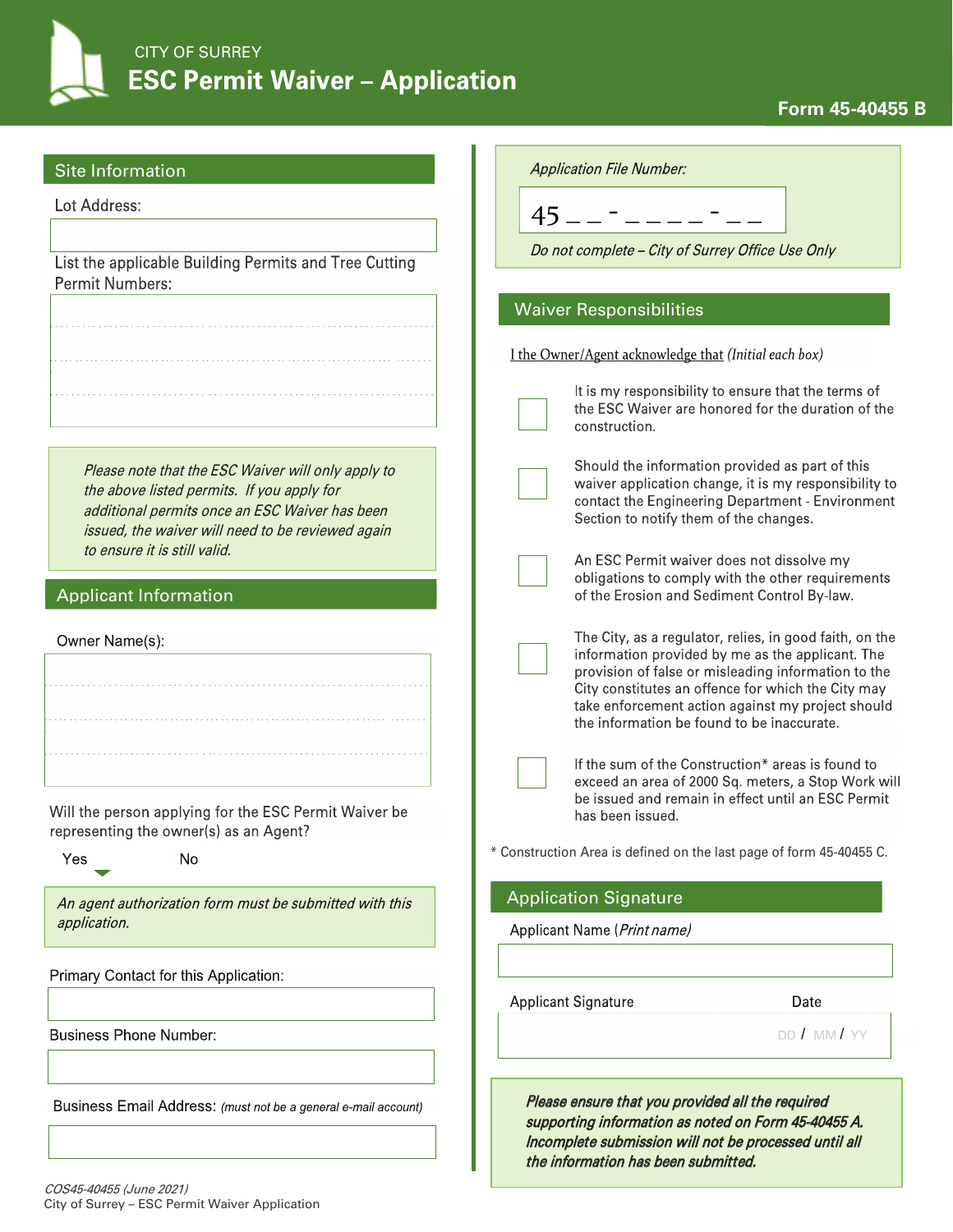**C**

**D** 

## Eligibility checklist

The following eligibility checklist will identify if you can apply for the ESC Waiver. If upon completing this form it is identified that your project does not meet these criteria, you must apply for an ESC Permit.

**Please note** that the eligibility checklist is used as a guide and does not automatically mean that your project will receive an ESC Permit Waiver.

#### **Step 1 – Identify your Lot area.**

**Criteria 1: Agricultural Accessory Structure** Is the Lot zoned A1 or within the ALR? Yes No *Go to Criteria 2* and 11 to 1.4: What is the total Lot area  $(m^2)$ ? )? **A** If the lot area is less than 2000  $m^2$ , you do not need to apply for the ESC Permit or ESC Permit Waiver. Instead follow Schedule B of the ESC by-law. Go to Criteria 2 **Step 2 – Check your project against the waiver eligibility criteria.**

Calculate the area that is not encumbered by a fenced field or when there is no fence, use a setback of 5 meters from an established crop (drip zone of the plant).

What is the area unencumbered by cropping or fenced fields (m2 )?

Is the area specified on line B less than 2000  $m^2$ ?

Yes No Go to Criteria 2

Statutory Declaration must be completed and submitted as part of your application under Criteria 1.

Please proceed to Step 3 - Application Preparation and Submission.

#### **Criteria 2: Developable Area Calculation**

Please use the criterion below to identify if there are any encumbrances on the lot that prohibit the allowable construction area from exceeding the 2000 m2 limit.

| Enter the total Lot area $(m2)$ :                 |  |
|---------------------------------------------------|--|
| or                                                |  |
| Enter the area from Criteria 1<br>Line B $(m2)$ : |  |

Clarification about these criterions can be found on the last page.

- 1.1. Enter the area encumbered by steep slopes (m2):
- 1.2. Enter the area protected within Tree Protection Barriers (m2):
- 1.3. Enter the area encumbered by any Riparian protection (m2):
- 1.4. Enter the area occupied by existing structures & hard landscaping that will be retained (m2):

Subtract line C from line A or B to calculate the Potential Developable Area (m2)**:** 

**B**

# **Is the area in box D less than 2000 m2?**

Yes No Go to Criteria 3

No Statutory Declaration is required; however, exclusion barriers identifying no-go areas may be required, pending review.

Please proceed to Step 3 - Application Preparation and Submission.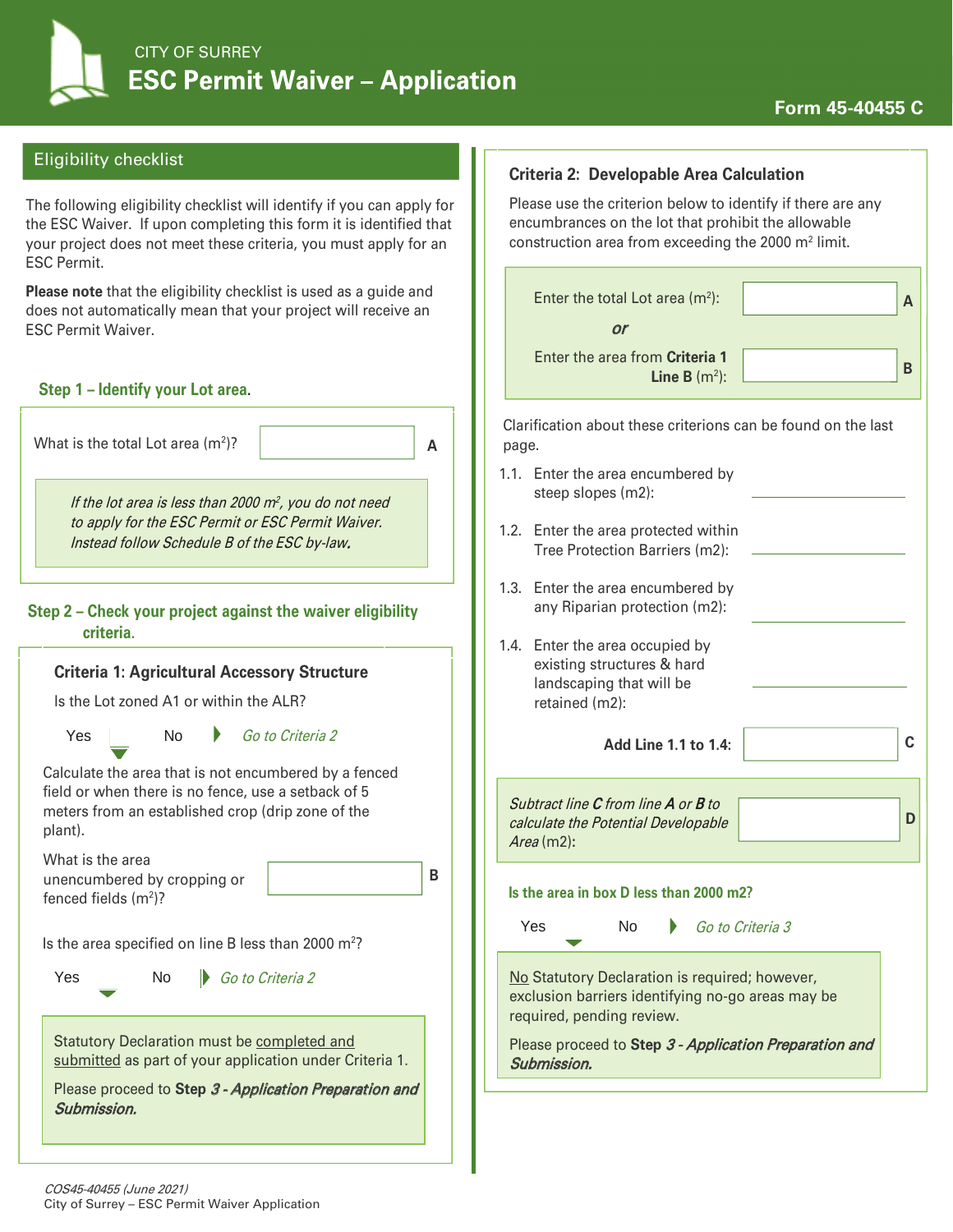

#### **Criteria 3: Building Permit for small structure**

Is the Building Permit for a singular structure that is one of the following?

- Extension to existing house.
- Pool, tennis court, garden shed.
- Detached garage.
- Retaining wall.

Yes No *ESC Permit required.* 

You may be required to erect barriers and submit the Statutory Declaration depending on the proposed scope of works, pending review.

Please proceed to Step 3 - Application Preparation and Submission.

#### **Step 3 – Application Preparation and Submission**

Please read these documents carefully.

To aid in the processing of your application, ensure that all the required paperwork is fully completed and that the specified supporting documents are attached as indicated.

Where documents are indicated as possibly being required, you will be notified during the review process as to whether you will need to submit them.

Should it be required, please ensure that the original signed copy of statutory declaration is included in your application submission.

Processing times for ESC Permit Waivers vary, allow 5 to 7 business days from the time of application for staff to assess your file and provide a response. Please refrain from asking about your file during this time to reduce delays.

**Please note** that the eligibility checklist is used as a guide and does not automatically mean that your project will receive an ESC Permit Waiver.

This decision will be made by an authorized representative within the Engineering Department – Environment Section.

#### How to submit

Your ESC Permit Waiver application must be submitted to the Engineering Department – Environment Section at City Hall, Floor 4W as original signed documents,

#### or

Submitted as scanned copies of the completed/signed paperwork to escbylaw@surrey.ca

# What to provide

The following documents must be provided to apply for and support your application:

- Completed ESC Waiver application forms 45-40455 B & C.
- Site plan showing all construction areas.
	- On the site plan, delineate all proposed exclusion zones as per the criteria listed. Clearly show the boundaries and the calculated area in square meters for each proposed exclusion area.
- A copy of the approved Tree Cutting Plan showing the approved barrier locations (if applicable)
- $\div$  If flagged in the checklist, a signed copy of the signed and notarized ESC Waiver Statutory Declaration form, completed by the Owner(s) or Agent. Available on the City's website.
- Agent authorization form (if applicable)

#### **Filling out the Statutory Declaration Correctly**

When filling out the Statutory Declaration, please ensure that:

- Both your name and current residential address are denoted in the appropriate fields at the top.
- Do not sign this form until you are at the notary office.
- The document is dated correctly.